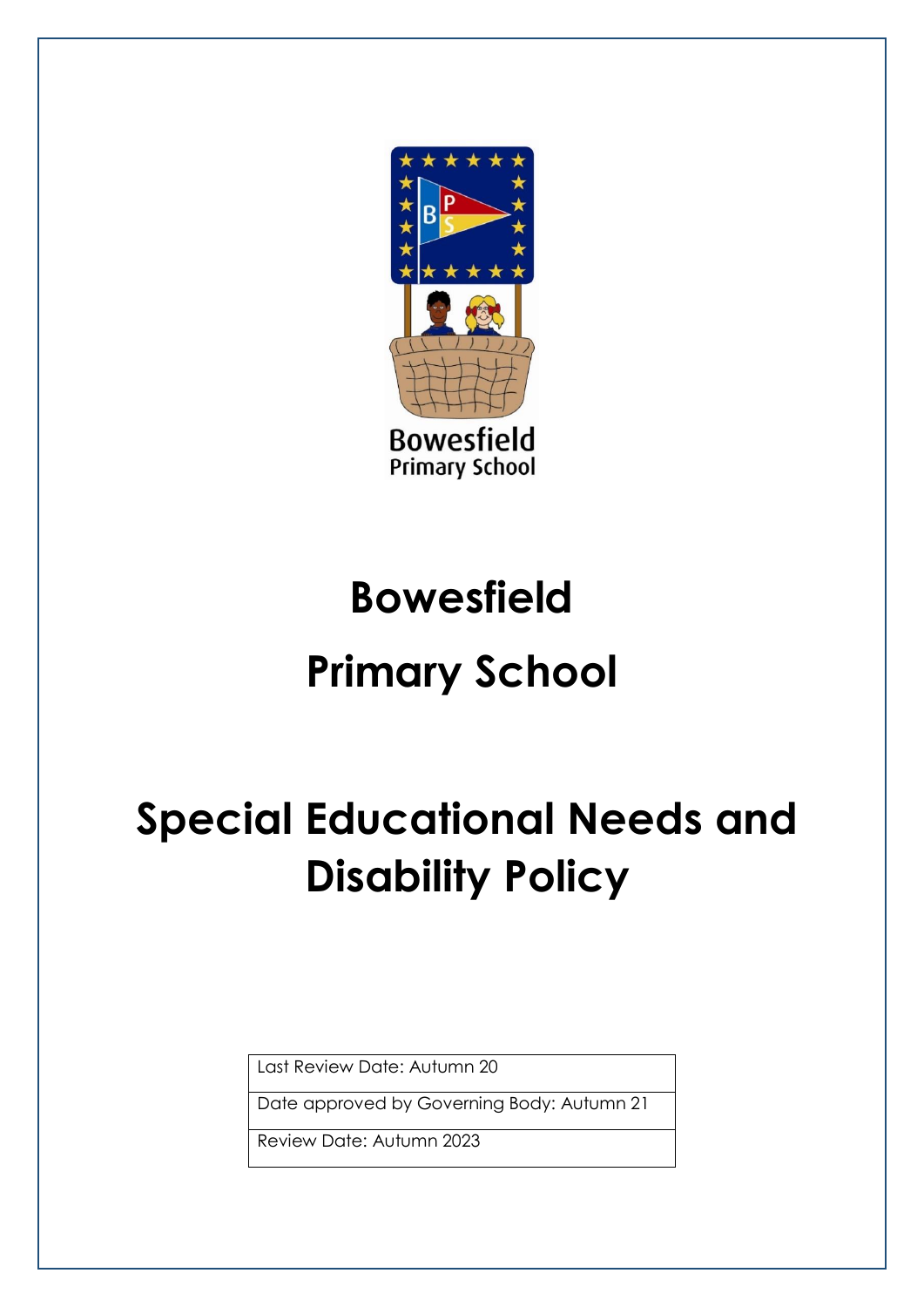**Summary of changes:**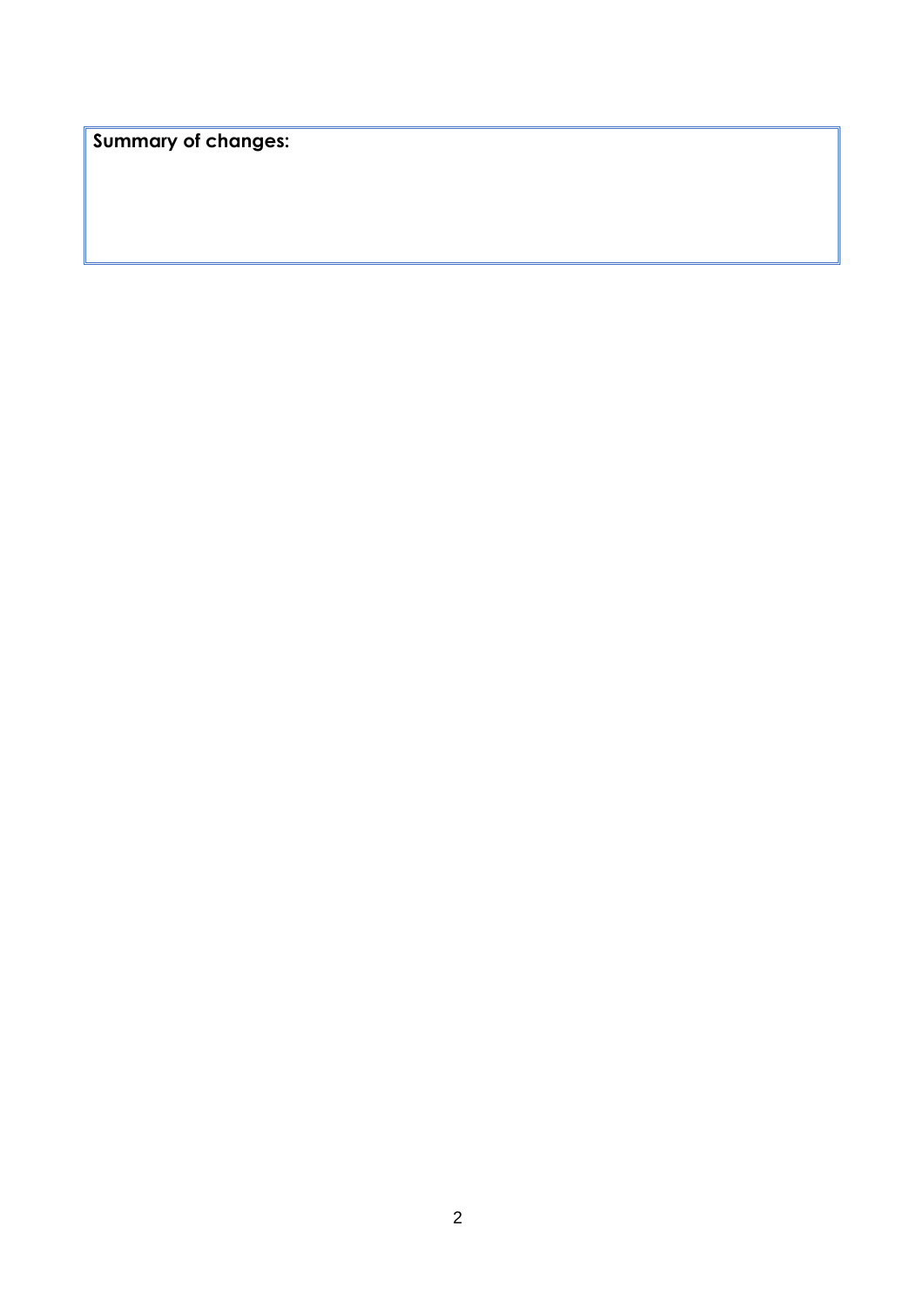This policy has been written in line with the United Nations Convention on the Rights of the Child- Articles 2, 3, 12, 28 and 29. To read these articles please see Appendix A.

#### **Statement of intent:**

Bowesfield Primary is school where every child is welcomed and diversity is celebrated. Each child has unique qualities, skills and differences that are embraced within every classroom and celebrated throughout the year. All staff at Bowesfield are committed to providing equality and anti-discriminatory provision for all children including those with special educational needs and disabilities. Dedicated and committed staff provide a rich curriculum for each and every child in school regardless of their special educational needs status. A nurturing culture of high aspirations for all is promoted to enable children to reach their ambitions. We aim for all children in school to flourish, regardless of their individual needs.

#### **Definition of Special Educational Needs:**

Bowesfield Primary School adopts the definition of special education needs as stated in the Special Education Needs Code of Practice (DfES 2015).

Children have **special educational needs** if they have a learning or emotional difficulty or disability which calls for special educational provision to be made for them.

**Special educational provision** means educational provision that is additional to, or otherwise different from, the educational provision made generally for children of the same age by mainstream schools or maintained nursery schools.

Children have a **learning difficulty or disability** if they:

- 1) have a significantly greater difficulty in learning than the majority of children of the same age; or
- 2) have a disability which prevents or hinders them from making use of educational facilities of a kind generally provided for children of the same age in mainstream schools.

Children should not be regarded as having a learning difficulty solely because the language or form of language of their home is different from the language in which they will be taught.

Many children and young people who have SEND may have a disability under the Equality Act 2010 – that is '…a physical or mental impairment which has a long-term and substantial adverse effect on their ability to carry out normal day-to-day activities'. This includes Sensory impairments such as those affecting sight or hearing, and long-term health conditions such as asthma, diabetes, epilepsy, and cancer. Children and young people with such conditions do not necessarily have SEND, but there is a significant overlap between disabled children and young people and those with SEND. Where a disabled child or young person requires special educational provision they will also be covered by the SEND definition.

# **Principles:**

Section 19 of the Children and Families Act 2014 makes it clear that local authorities, in carrying out their functions under the Act in relation to disabled children and young people and those with special educational needs (SEND), **must** have regard to: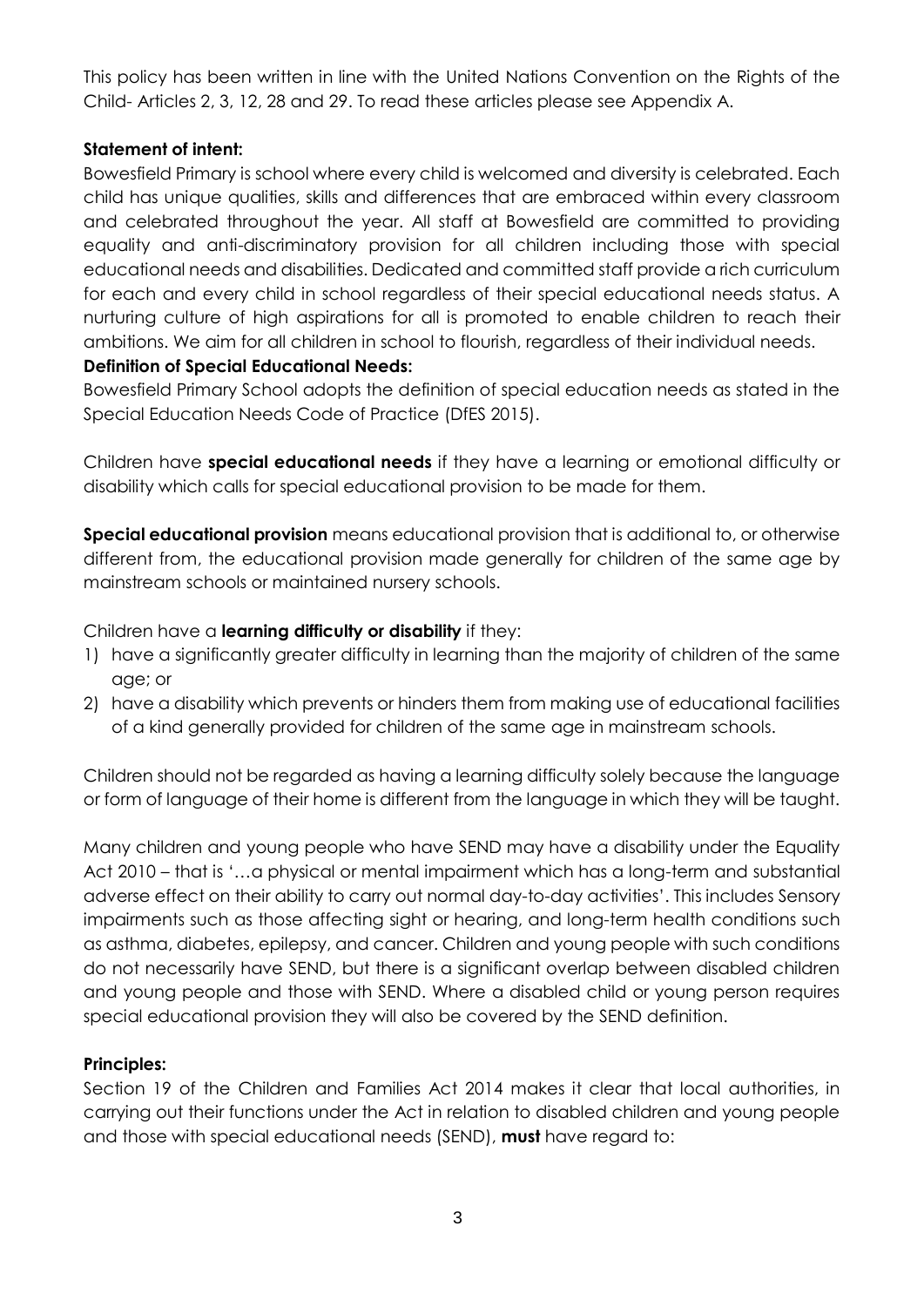The views, wishes and feelings of the child or young person, and the child's parents.

The importance of the child or young person, and the child's parents, participating as fully as possible in decisions, and being provided with the information and support necessary to enable participation in those decisions.

The need to support the child or young person, and the child's parents, in order to facilitate the development of the child or young person and to help them achieve the best possible educational and other outcomes, preparing them effectively for adulthood.

*(Special Educational Needs and Disability Code of Practice: 0 to 25 years, January 2015 page 19)* 

#### **At Bowesfield Primary we aim to:**

- Promote an inclusive culture, with high expectations for every child, removing barriers to learning.
- Identify any special educational needs early, so that children are supported in making good progress.
- Support children through a high quality, differentiated curriculum and targeted interventions, so that they achieve well.
- Support children in successful preparation for transition between year groups, schools and adulthood.
- Support staff in teaching children with SEND, through training.
- Monitor and evaluate the progress of children with SEND and the impact of interventions regularly.
- Take into account the views and wishes of the child when making decisions, in the light of their age and understanding.
- Work in partnership with parents, taking into account their knowledge of their child and their views about their child's needs and education, keeping them informed, providing them with choice about support for their child.
- Work with other agencies to meet children's needs and inform practice.

#### **Admissions**

Bowesfield Primary School is a mainstream school with no specialist provision. The Admissions Policy follows the recommended LA and DfE guidelines.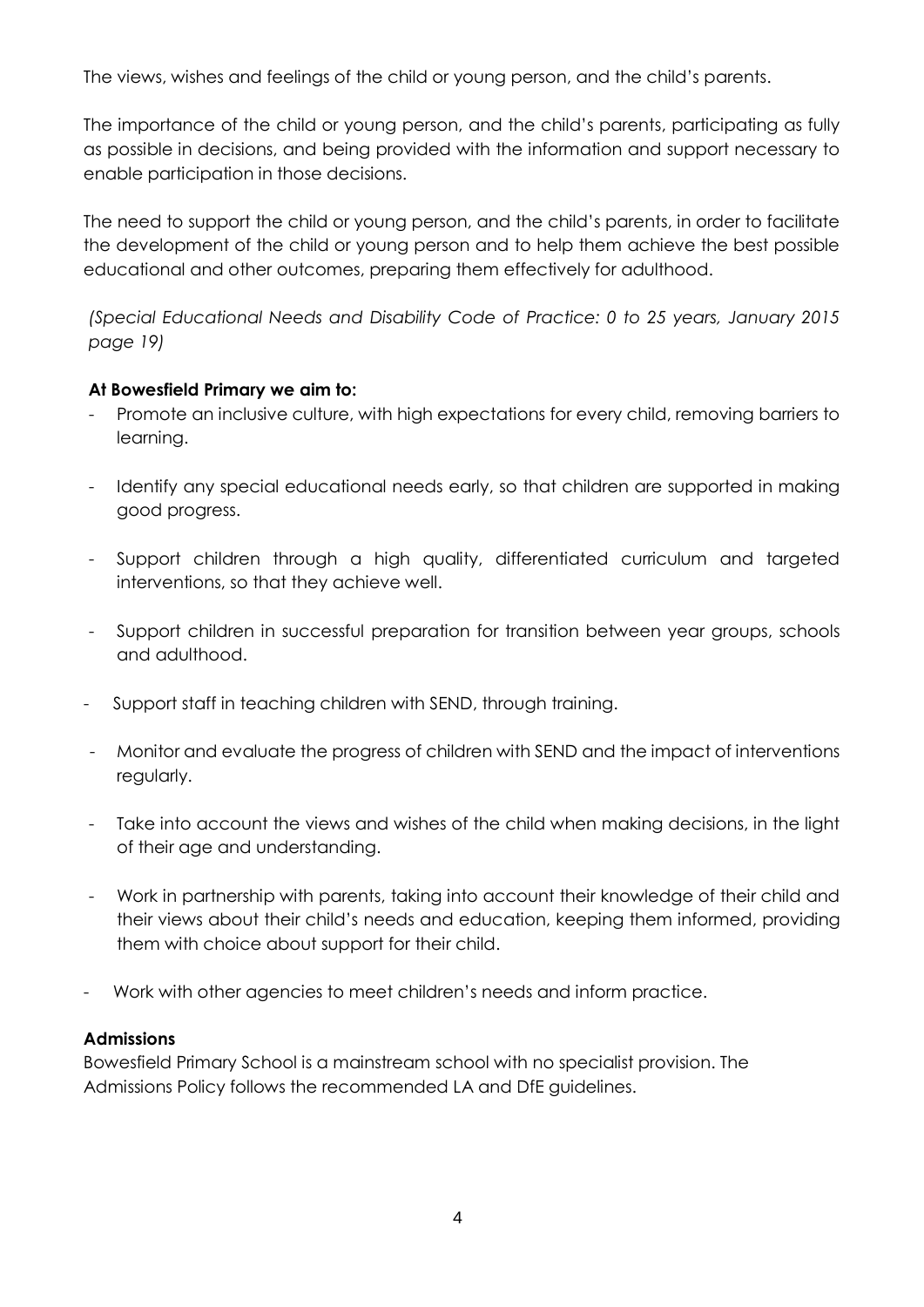#### **Roles and Responsibilities**

The Governing Body must:

- do its best to secure that the necessary provision is made for any pupil who has special educational needs
- ensure that, where the 'responsible person' the headteacher or the appropriate governor, has been informed by the LA that a pupil has special educational needs, that those needs are made known to all who are likely to teach them
- ensure that teachers in the school are aware of the importance of identifying and providing for those pupils who have special educational needs
- consult the LA as appropriate and the governing bodies of other schools, when it seems necessary or desirable in the interests of co-ordinated special educational provision in the area as a whole
- ensure that a pupil with special educational needs joins in the activities of the school together with pupils who do not have special educational needs so far as is reasonably practical and compatible with the child receiving the necessary special educational provision their learning needs call for and the efficient education of the pupils with whom they are educated and the efficient use of resources
- report to parents on the implementation of the school's policy for pupils with special educational needs

#### *(See Section 317, Education Act 1996)*

- have regard to the Code of Practice when carrying out its duties toward all pupils with special educational needs

(See Section 313, Education Act 1996)

- ensure that parents are notified of a decision by the school that SEND provision is being made for their child.

(Special Educational Needs and Disability Code of Practice: 0 to 25 years, January 2015 page 92)

The Governing Body must also make sure that:

they are fully involved in developing and monitoring the effectiveness of the school's SEND policy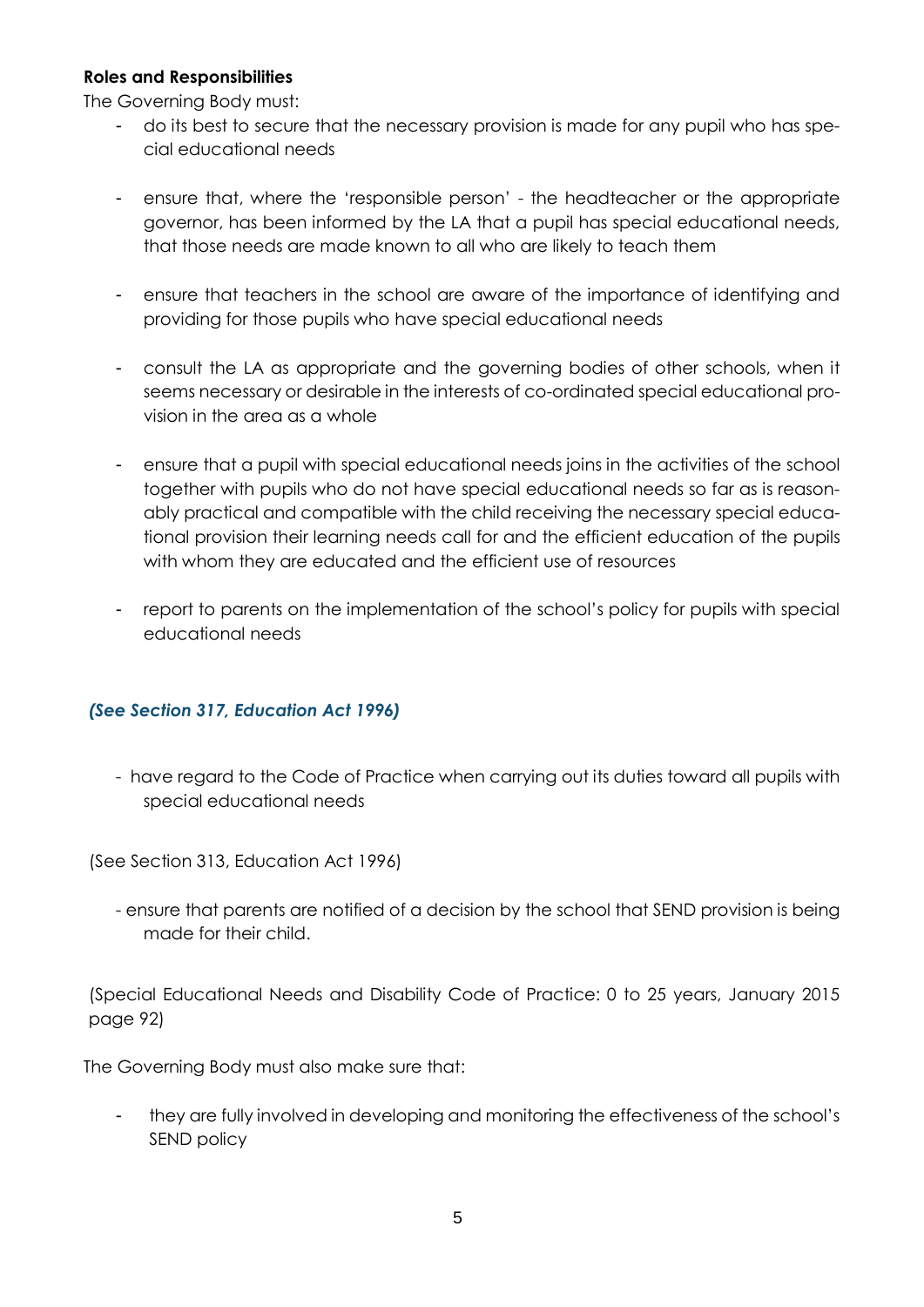- all governors, especially any SEND governors are up-to-date and knowledgeable about the school's SEND provision, including how funding, equipment and personnel resources are deployed
- SEND provision is an integral part of the School Development Plan
- the quality of SEND provision is continually monitored.

# **The Governor with responsibility for SEND is Margaret Ibottson**

### **The Headteacher:**

- has responsibility of the day to day management of the policy
- keeps the governing body fully informed
- is responsible for liaison with most outside agencies, support agencies and voluntary bodies especially in relation to children with Education Health Care Plans (EHC plans)
- contributes to in-service training
- liaises with all members of staff as appropriate
- works closely with the SENDCo
- monitors and evaluates provision for pupils with SEND
- maintains the most effective allocation and use of special needs funding

# **The Headteacher is Emily Hodgeon.**

# **The Special Educational Needs Co-ordinator:**

- must be a qualified teacher working at the school
- must achieve a National Award in Special Educational Needs Co-ordination within three years of appointment
- has day-to-day responsibility for the operation of SEND policy and coordination of specific provision made to support individual pupils with SEND, including those who have EHC Plans
- provides professional guidance to colleagues and will work closely with staff, parents and other agencies. The SENDCo should be aware of the provision in the Local Offer and be able to work with professionals providing a support role to families to ensure that pupils with SEND receive appropriate support and high quality teaching
- advises staff on the graduated approach of providing SEND support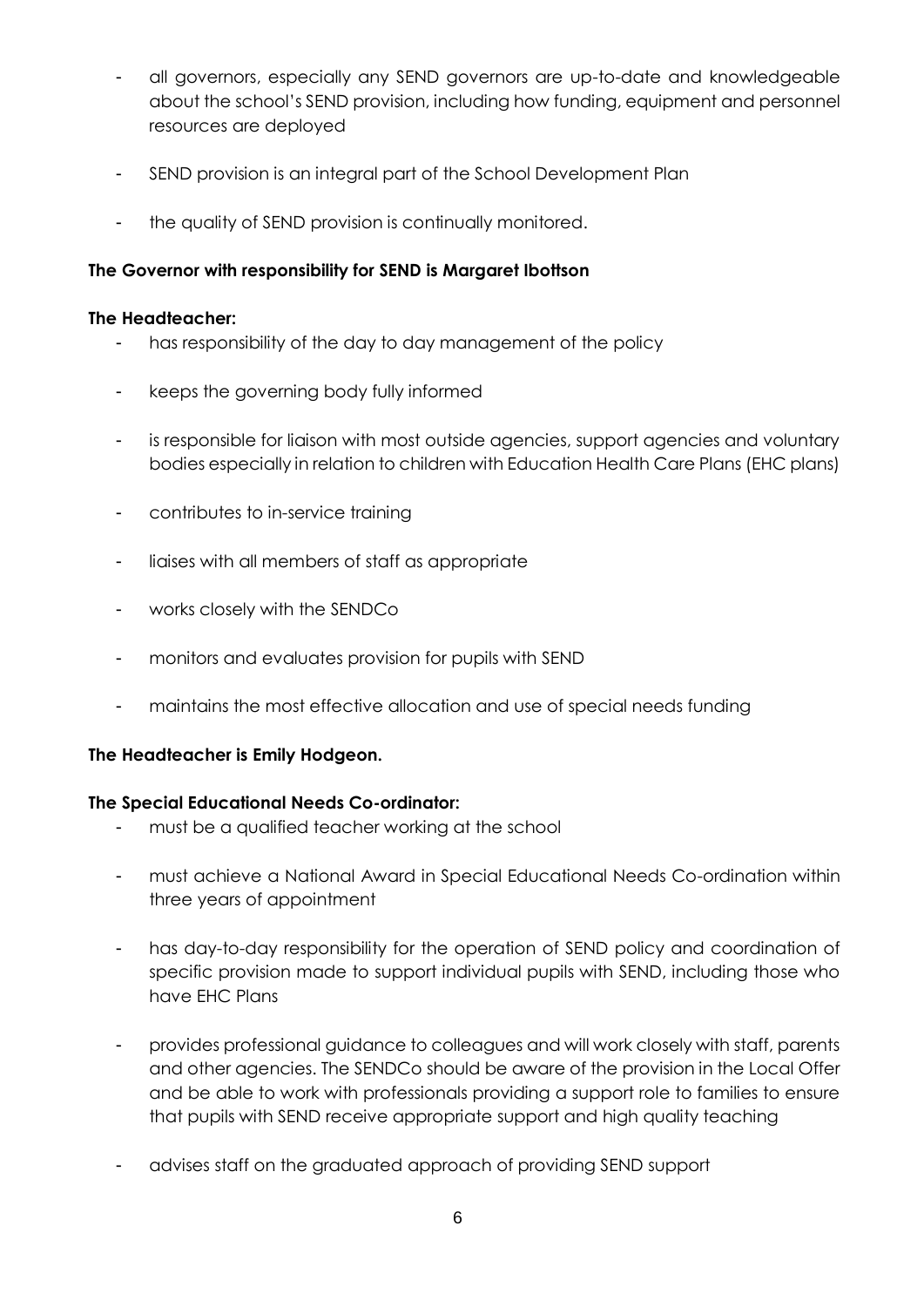- works closely with the Headteacher, Senior Leadership Team, Designated Teacher and other staff
- liaises with parents and carers of pupils with SEND
- is a key point of contact, liaising with external agencies and co-ordinates specialist provision
- ensures<sup>[C1]</sup> that SEND data for pupils is kept up to date on SIMS
- works with the headteacher and school governors to ensure that the school meets its responsibilities under the Equality Act (2010) with regard to reasonable adjustments and access arrangements
- advises on the deployment of the school's delegated budget and other resources to meet pupils' needs effectively
- co-ordinates cross phase / cross school transition for children with SEND
- contributes to staff training and development
- oversees the records of all children with SEND
- monitors pupils' progress
- organises, and attends / co-ordinates regular meetings with staff and parents
- arranges update and review meetings as necessary

# **The SENDCo is Kayleigh Iceton**

#### **Teaching Staff:**

Teachers are responsible and accountable for the progress and development of the pupils in their class, including where pupils access support from teaching assistants or specialist staff.

(Special educational needs and disability code of practice: 0 to 25 years, January 2015 p99)

Teachers will:

- provide high quality, differentiated teaching
- identify and provide interventions that are additional to or different from those provided as part of the usual differentiated curriculum
- gather accurate, formative assessments
- work alongside children and parents/carers to set targets and review provision
- liaise with the SENDCo, headteacher and other agencies as appropriate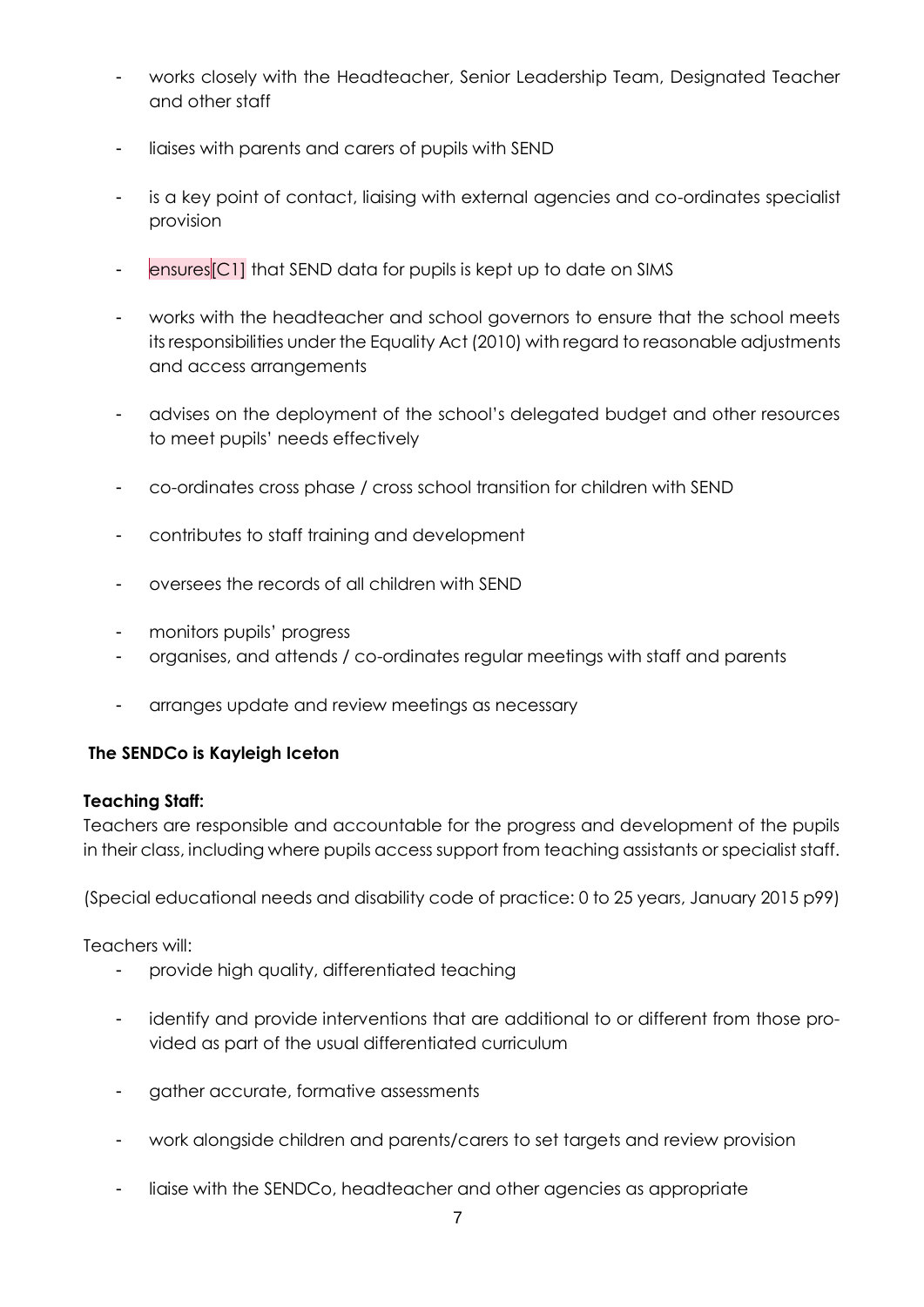#### **Teaching Assistants:**

- ensure that interventions take place as planned
- keep teachers informed of progress and any difficulties
- liaise with parents / carers as appropriate
- liaise with the SENDCo and headteacher as appropriate

#### **Parents / Carers:**

- keep school informed of any changes which may impact on their child's progress
- attend meetings within school or with other agencies, helping to plan provision for their child
- ensure that their child attends school regularly and punctually
- •
- ensure they support their child's learning at home, through homework, reading and in any other way that will help them achieve send support targets or EHCP outcomes.

#### **Children:**

- have regard for the rights of themselves and others, and behave in line with their class charter
- tell an adult if they need help with anything
- use targets, strategies and feedback to support themselves in improving their work
- in light of their age and understanding, share their views

#### **Allocation of Resources**

An amount of expenditure is specifically allocated to SEND via the school budget share via the LA formula.

Additional resources may be allocated from the school budget in relation to the School Development Plan or children's needs.

This is determined by the Governing Body. Separate funding / resources may be allocated when pupils are in receipt of High Needs Funding, an Education Health Care Plan and / or are Children in Our Care (formally known as Looked After by the Local Authority).

#### **Funding is allocated to:**

- teaching resources and materials
- diagnostic testing and assessment materials
- within school support staff for individual or groups of pupils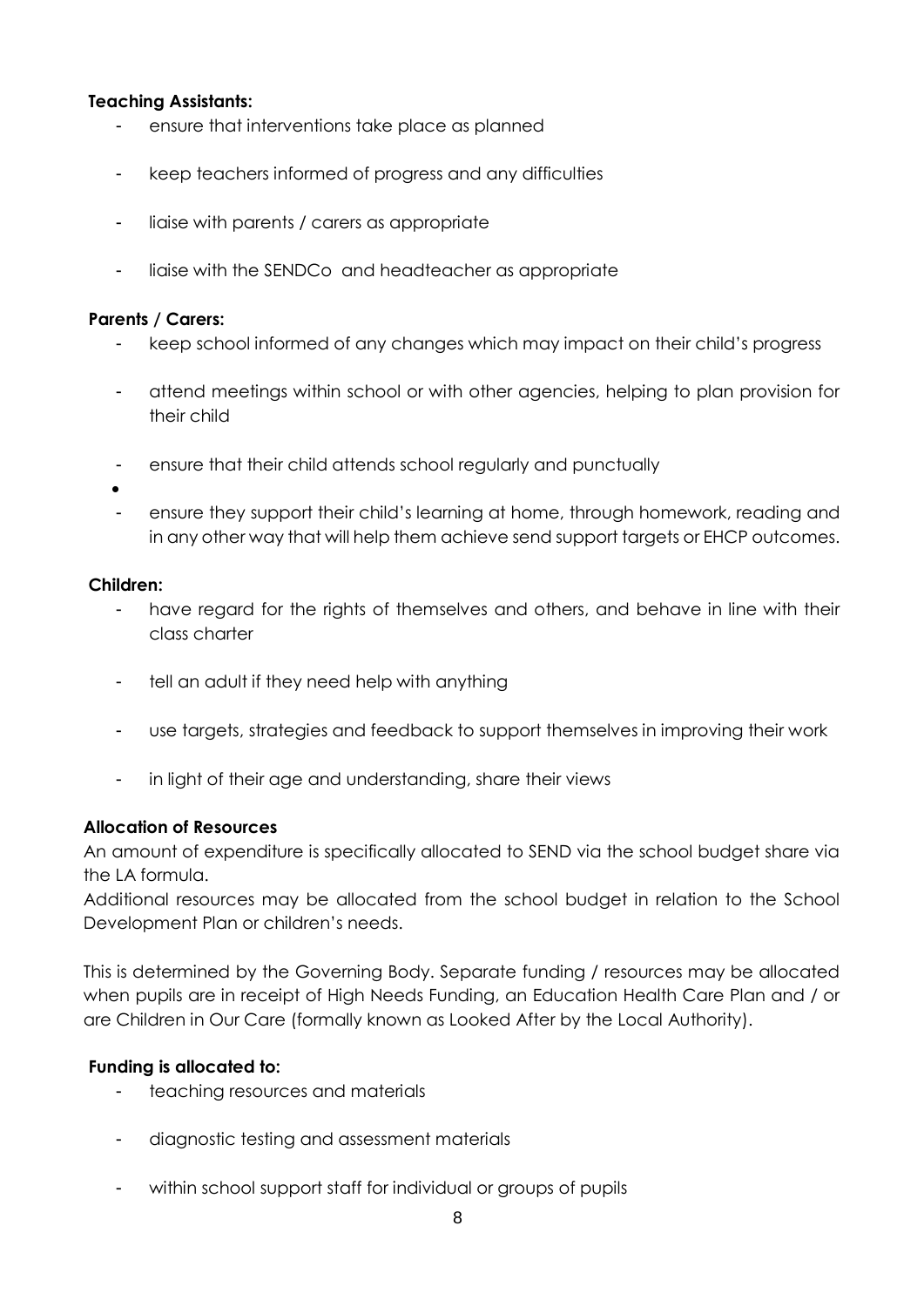- any matched funding arrangements for individual or groups of pupils
- specialist advice, support and intervention from external agencies including the Educational Psychology Service, Bungalow Partnership, Speech and Language Therapy and Future Steps

### **Identification, Assessment and Provision**

Children at Bowesfield are taught in mixed ability classes. Within class, they work within both mixed ability and ability groups, on differentiated work. The school enables children with special educational needs to engage in the activities of the school together with children who do not have special educational needs by differentiating the activities for them, changing the activities so that they are accessible to all children or by providing the support children with special educational needs require to participate, for example, through staffing or resources. This can be on an individual basis.

The progress of every child is monitored closely, so that work can be planned to meet their needs. Summative assessments with the progress of vulnerable groups monitored are completed half termly. Pupil progress meetings are held half termly.

At any point, if a teacher is concerned about a child's progress in learning, or behaviour which impacts on learning, they discuss their concerns with the SENDCo and a decision is made about whether additional or different provision is required. Support takes the form of a four part cycle: assess, plan, do and review. More information on this can be found as part of our Special Educational Needs Offer available on our website.

#### **Early Years**

Once a pupil is identified as having SEND the school has recognised that the pupil requires additional or different action to be taken to support their learning. The class teacher or the SENDCo will discuss this with the pupil's parents or carers and with their agreement the pupil will be registered as having SEND and placed on the SEND register. A support plan will be drawn up to state what additional or different help the pupil is to receive from the normal differentiated curriculum.

This may be in the form of additional support or be a specific intervention to meet the child's needs and accelerate their progress. Progress is reviewed at least termly, or at the end of an intervention if sooner

If the child has made good progress and no longer needs additional or different provision, their name can be removed from the SEND register.

If they are making good progress but it is still felt that they require additional or different provision, the support will continue, working on updated targets.

If there is evidence that the child has continued to make insufficient progress, we may seek further advice and support from professionals with specific expertise. These professionals will contribute to the assessment, monitoring and review of progress and advise on ways to support learning, working in partnership with parents / carers and school.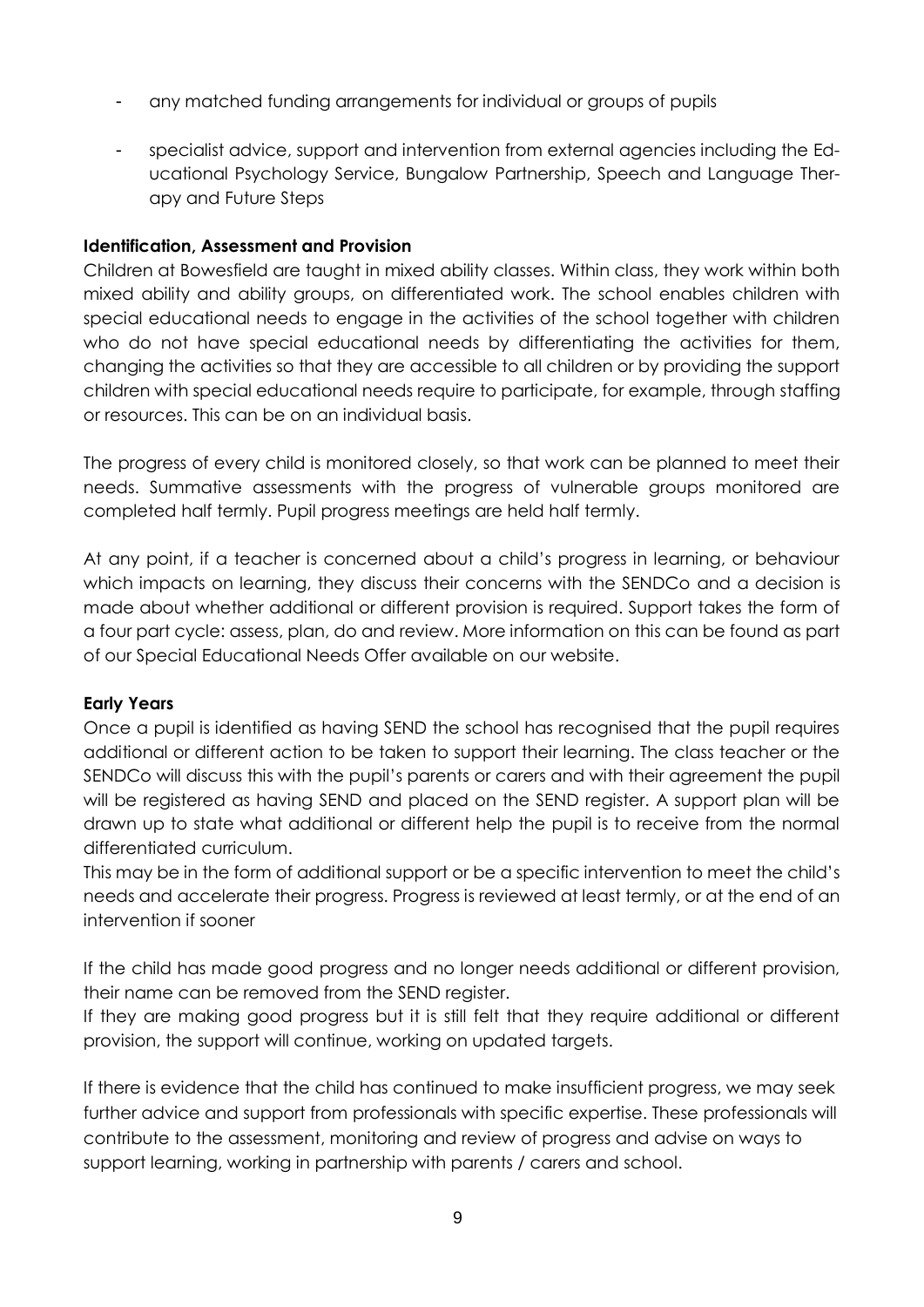Professionals include: Local Authority SEND and Inclusion team, speech and language therapy, educational psychology, physiotherapy, occupational therapy, CAMHS and the One Point panel within the Local Authority.

If at any point a child's learning and progress gives significant cause for concern, and there is evidence of support and intervention over a period of time, the school may request statutory assessment of the child's needs. This can also be requested by parents / carers. If statutory assessment (EHCP assessment) is initiated, school must ensure that advice is submitted within timescales.

In addition to school based reviews of progress, any child who has an Education Health Care Plan has an Annual Review of their progress and needs. When children with an Education Health Care Plan are due to transfer to another phase such as Key Stage Three, an annual review will be held in the first term of Year 6. The SENDCo will liaise with the SENDCo of the secondary schools serving the area to ensure that effective arrangements are in place to support pupils at the time of transfer.

### **Transfer to Another School**

If a child transfers to another school, records will be sent within fifteen school days, including SEND records. If the school uses the electronic recording system CPOMS, they will be advised to make a transfer request, which will be authorised. For children with a high level of need, the SENDCo or Headteacher will arrange a transition meeting with the receiving school. Children in need of an enhanced transition to a secondary school within Stockton on Tees will be marked as 'red' on the transition forms, to alert the receiving school to this. They will have additional visits, supported by a member of staff from Bowesfield.

#### **Staff Development and Training**

Training and development needs are identified when writing the School Development Plan, in Appraisal reviews and planning meetings.

The SENDCo attends SENDCo briefing meetings to ensure that knowledge of SEND policy and procedures is current.

#### **Complaints Procedure**

(Please also refer to the School Complaints Policy)

Complaints received from parents regarding special educational needs and disability provision within school will be referred immediately to the headteacher. Parents / carers may contact the Governing Body or the Local Authority (LA) if they are not satisfied in the first instance.

#### **Working with Parents / Carers**

Parents / carers know their children best and hold key information about their child's history and needs. Staff are available to see parents / carers at the beginning or end of the school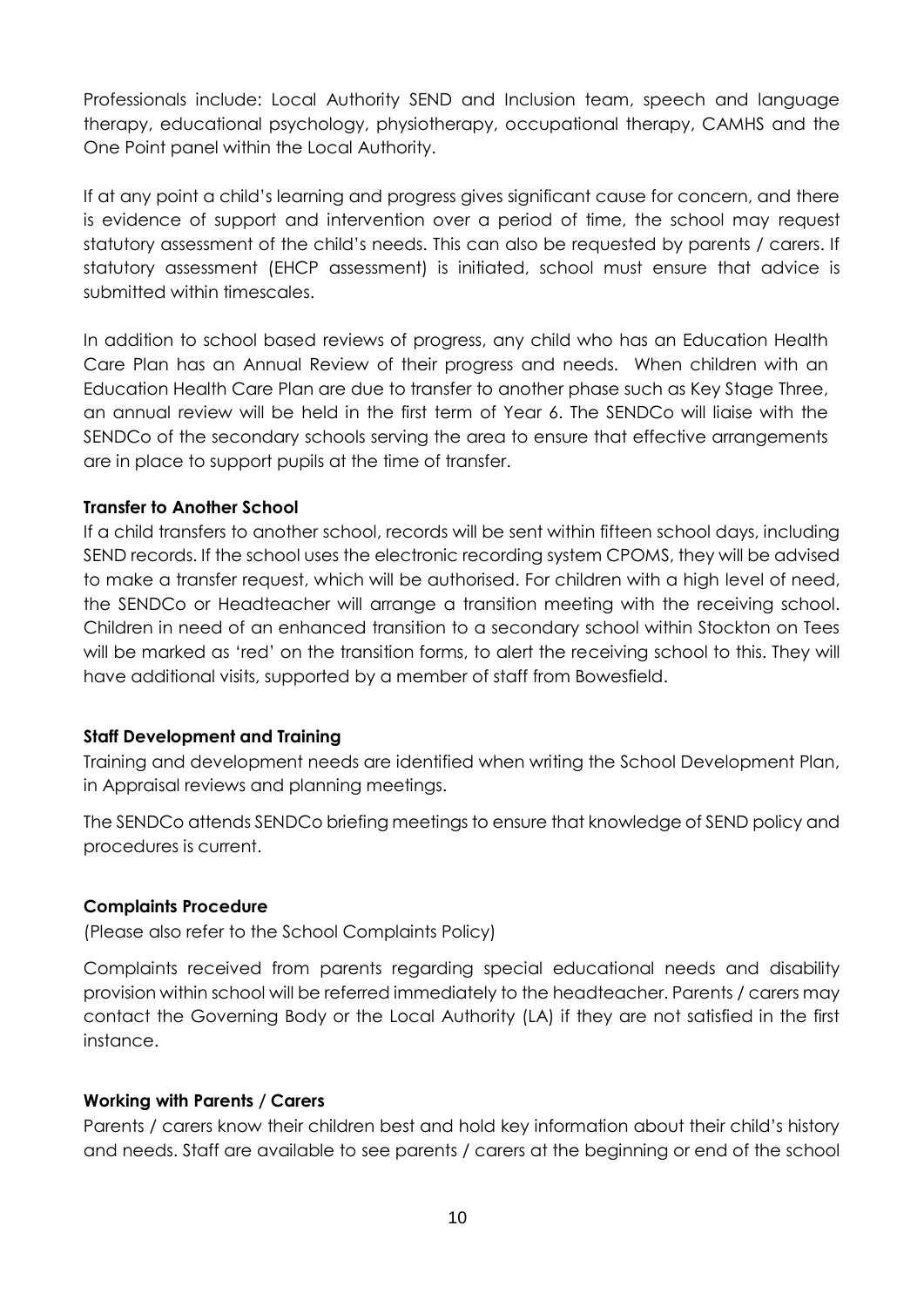day, and 'meet and greet' systems ensure that the Family Support Adviser and Headteacher are at the gates and are available to parents / carers at the beginning and end of the day. Parents / carers are always informed when there is a concern about their child's progress. They are kept informed of the provision being made for their child, and have a copy of the support plan. If their child is referred to another agency, they are asked to give verbal or for some agencies, signed consent on the referral form.

# **Special Educational Needs and Disability Information, Advice and Support Service (SENDIASS)**

An information leaflet containing details of Stockton LA's SENDIASS is available in school or can be obtained directly from the LA. Use of this service is voluntary and may be used by parents to prevent difficulties from developing into disagreements.

**A local authority must arrange for the parent/carer of any child in their area with special educational needs to be provided with advice and information about matters relating to those needs.** 

**LAs must take whatever steps they consider appropriate to make parent partnership services known to parents, headteachers, schools and others they consider appropriate.** 

# **(See Section 332A, Education Act 1996)**

SENDIASS provide a range of flexible services to ensure parents of children with additional needs have access to information, advice and guidance in relation to the special educational needs of their children so they can make appropriate, informed decisions. These services include access to an Independent Parental Supporter for all parents with children with an Education Health Care Plan who want this, and referral to other agencies, voluntary organisations or parent support groups, which can offer advice and support.

# **Pupil participation**

Children are fully involved in setting and tracking targets. They are given regular feedback on what they need to do next to improve their work. They are encouraged to reflect on their progress and share their views.

# **Links with other Mainstream Schools and Special Schools**

The SENDCo liaises with SENDCOs from other schools when children with SEND transfer into / from Bowesfield so that the receiving school has all the relevant information needed to support the child.

# **Monitoring and Review**

# **The impact and effectiveness of the SEND policy is monitored through:**

- monitoring of the quality of teaching and learning in classes and intervention groups
- analysis of pupil tracking data and value added data for individuals / groups
- school self evaluation and performance data
- feedback from parents, carers and children
- Leadership Development Partner reports
- OFSTED inspection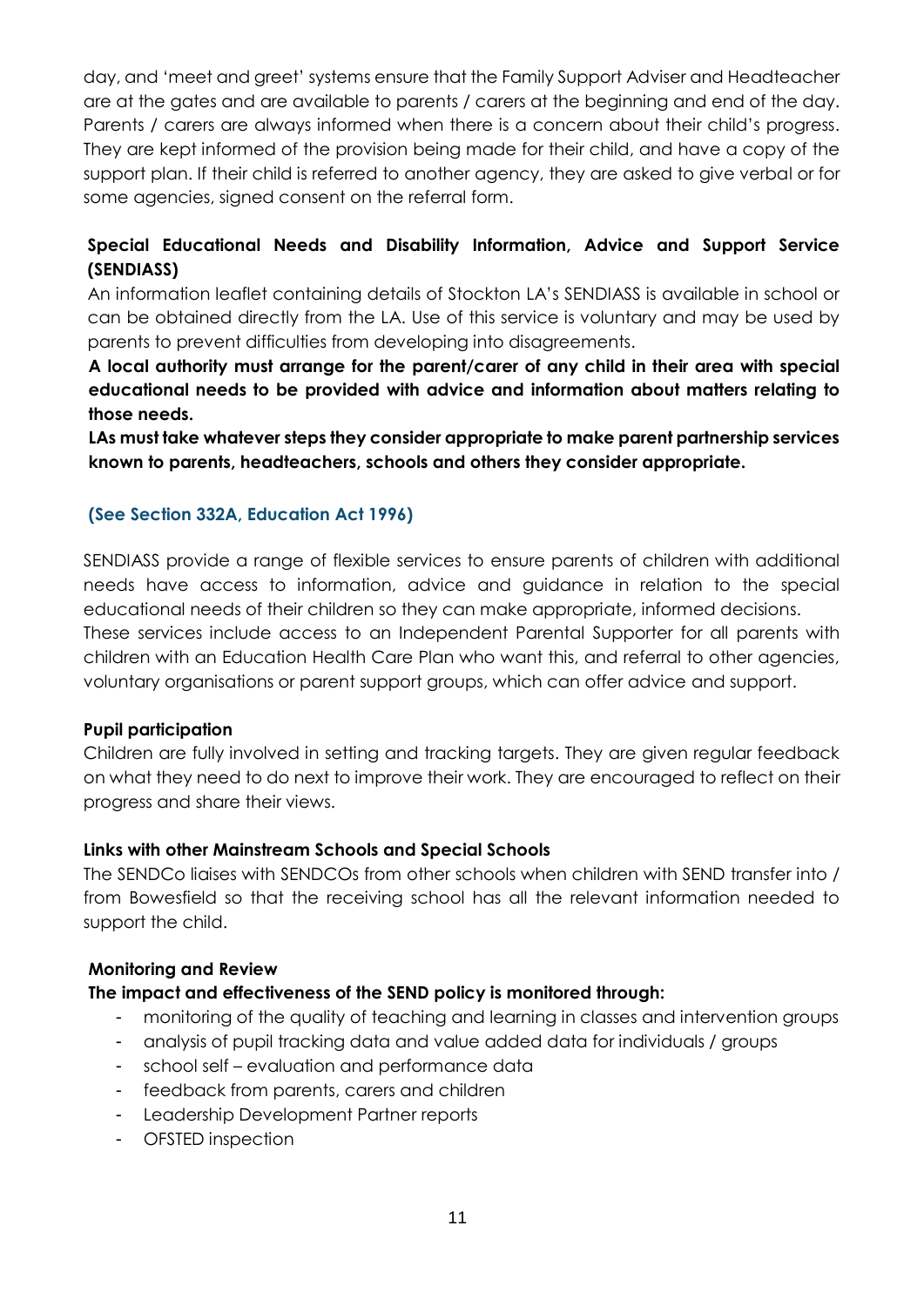# **Monitoring by the SENDO includes:**

- monitoring SEND support plans at least termly
- termly learning walks to monitor the quality of teaching and learning for children with special educational needs
- monitors the implementation and delivery of interventions across school
- works closely with senior leaders to monitor data of pupils with SEND
- attends pupil progress meetings
- monitors the views of pupils to ensure they feel valued and informed